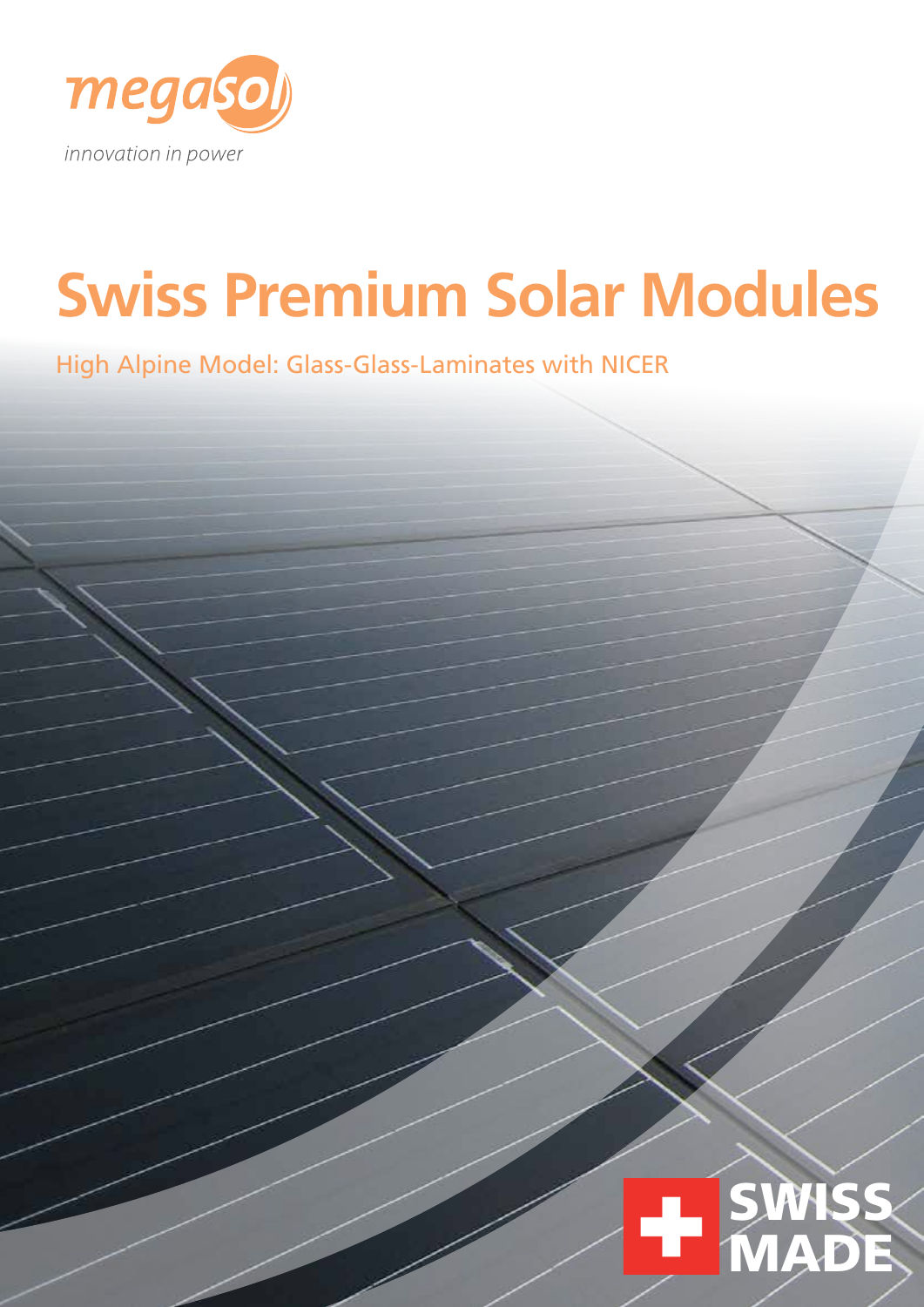





Resists static loads up to 12000N/m²



Safety glass approved for overhead glazing & facades



Snow and soiling cannot stick



Useful life of more than 50 years



Full traceability of all raw materials

No tariff restrictions (for exports to USA & EU)

## **Best-in-Class Strategy**

When it comes to purchasing materials, Megasol relies on the perfect combination of best components.

Cooperating with most advanced manufacturers of polysilicon and ingot allows for continuously reducing the energy amortization times of Megasol products.

Being exclusively based on silicon, our solar solutions are free from cadmium and other heavy metals. All raw materials are fully traceable throughout the products' entire life cycle.

### **Manufacturing Process**

Holding more than 20 years of experience in developing and producing solar solutions, Megasol stands for perfection. Within the scope of our automated solar module production, we apply and record more than 130 quality control processes. Every single solar cell is subjected to three electroluminescence tests to check it for micro-cracks. It's the efficient interaction of all sub-processes that facilitates the unique quality and useful life term of Megasol products.

#### **Swiss Warranty**

Megasol (Switzerland) vouches for its products' high quality with a 25 year linear performance warranty and a 10 year product warranty.



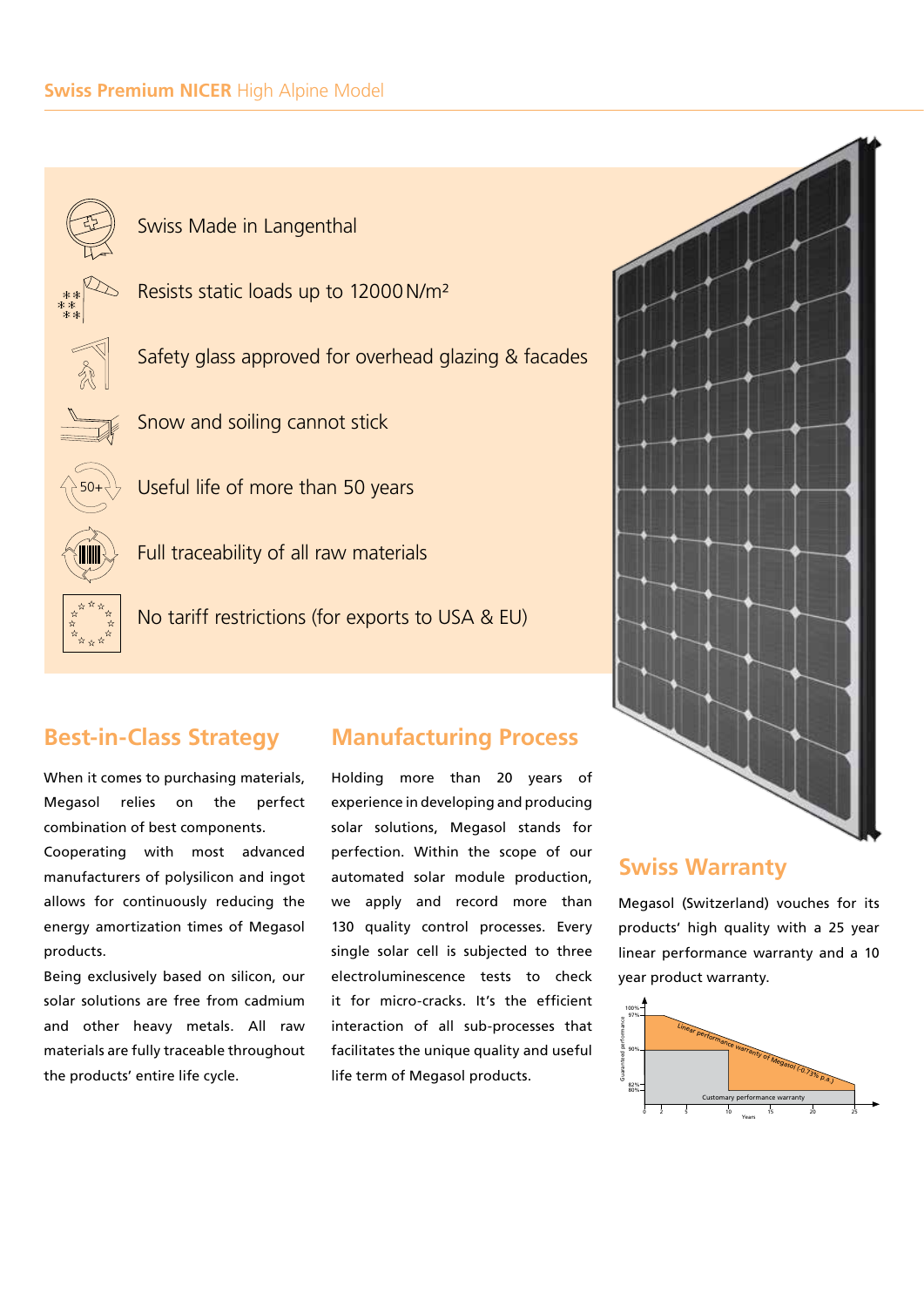#### **In-roof solution for high alpine environments**

The trend-setting Megasol glassglass-modules' front and backside consist of two identical glass panels. This laminated safety glass has been approved for overhead glazing and can thus be integrated with facades. By deploying PVB encapsulating material, Swiss Premium solar modules feature an extremely long useful life of more than 50 years. The glass industry has long found PVB most suitable for producing laminated safety glass – as verified by long-term tests, its yellowness index is 30 to 50% below the one featured by EVA. Their classy appearance makes Swiss Premium solar modules meet even high architectural requirements perfectly. Available are black, white, translucent or coloured models.

#### **Spectral Optimization**



It is owed to state-of-the-art spectral optimization that Megasol modules perform up to 15% better under cloudy conditions and in the twilight than customary modules do. Thanks to their unmet low-light performance they effectively gain very high annual yields.



The modules are being equipped with tried-and-tested CleanFrame frames. They reach new record load capacities of 12000 N/m² and are thus suited for high alpine environments.



With symmetrically structured glass-glass-modules, the solar cells are located in a neutral zone. Even under heavy static load they are thus mounted stress-free.



VON EINEM AUTODESK-SCHULUNGSPRODUKT ERSTELLT modules, the solar cells are exposed to extreme forces. With common, asymmetrically structured glass-foil-Under heavy loads, micro-cracks can thus occur.

High yields are thus guaranteed even ventilation. The contract of the contract of the contract of the contract of the contract of the contract of the contract of the contract of the contract of the contract of the contract of the contract of the contract of t is additionally increased by ideal back for slight inclinations. The performance NICER is composed of only two main components: the solar modules and the vertical support rails. The latter also serve as water channels and make NICER the most leak-proof inroof system available on the market. NICER does not require any roofing but can be installed on the roof's substructure directly (roof underlay is recommended). All solar modules can be replaced individually. This system can already be used for inclinations of 3 degrees. NICER's design prevents the accumulation of soiling and snow.





#### **High-Transmission Glass**

highest light transmission properties and service costs and thus additionally that yields an acquired surplus of 2 to 3%. The structured surface scatters the extremely low (technologically unavoidable) residual reflection (1.2%). The solar surface is thus not perceived as blinding.

The self-cleaning properties achieved

plus of increase the yield. Megasol uses special front glass of by nano-finishing reduce operating and service costs and thus additionally by nano-finishing reduce operating



The encapsulating material's permeability for UV and IR rays has been optimized.